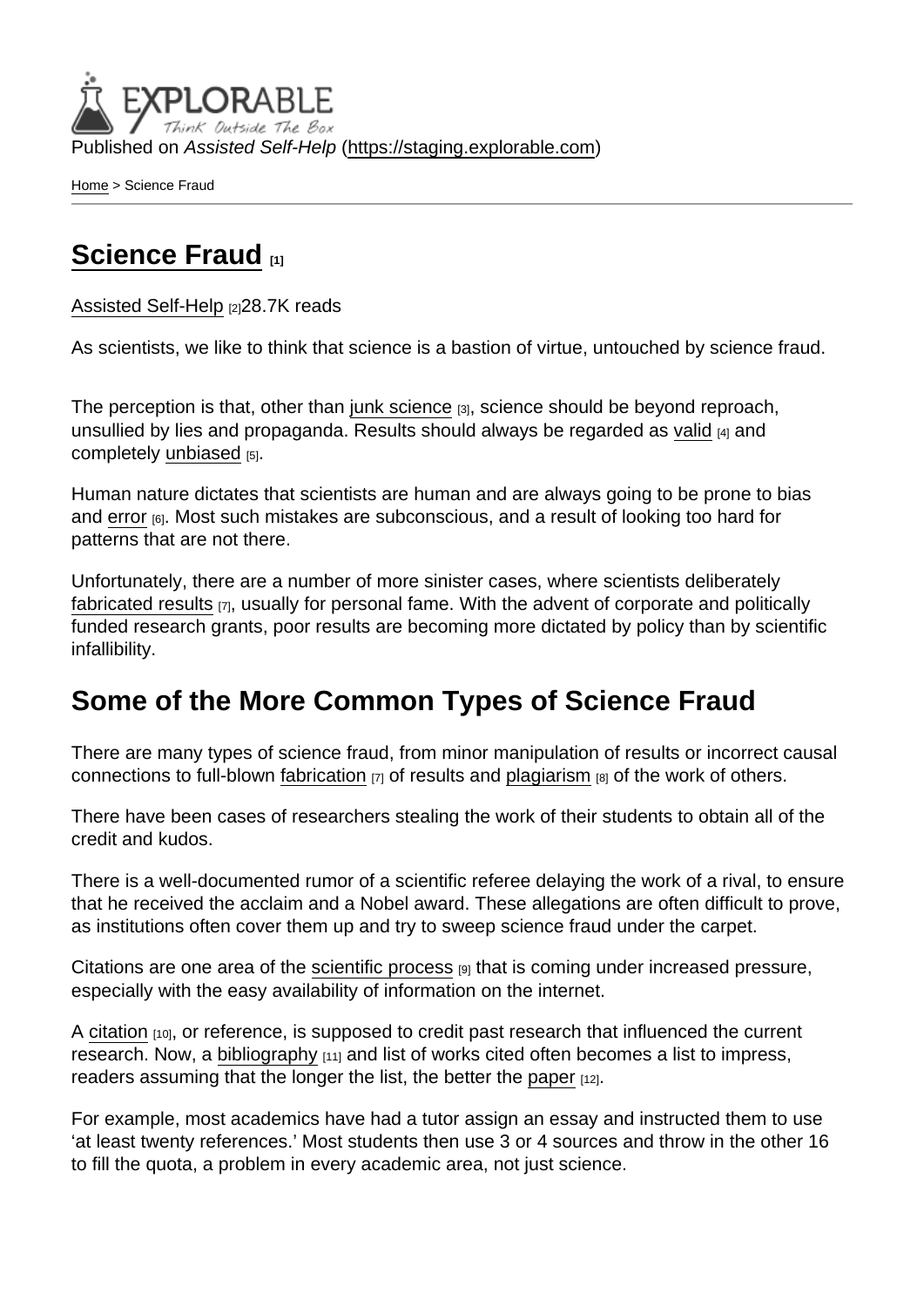It is better to use a few reliable primary sources than rely upon secondary sources, all often saying the same thing. Supervisors and referees are becoming stricter about quality rather than quantity, so attitudes should slowly change.

Conversely, not citing the research of others, and stealing ideas, is another common science fraud. It is very easy to 'spin' the words of others, and pass it off as the researcher's own.

Most scientific papers, especially during the [literature review](https://staging.explorable.com/what-is-a-literature-review) [13], use other sources, but they need to be properly cited.

A related type of fraud is where supervisors and funding bodies, who had little direct involvement in the work, often appear in the title whereas lab assistants, typists and translators are missed out. To try to evade this practice, it is common to include an [acknowledgements page](https://staging.explorable.com/writing-acknowledgements) [14], to avoid cluttering up the title too much.

## Some Famous Science Frauds

### Dr. Hwang Woo Suk

For those who remember, this South Korean announced, to a fanfare, that he had successfully cloned a dog, and also had some success in human cloning. This research was published, passed the tests and then he was subsequently suspected of fraud and ethical violations.

He withdrew the paper and, as yet, there is no consensus as to whether the fraud was deliberate or the result of a badly written paper.

#### The Piltdown Hoax

This is probably one of the most famous science frauds of all time, which persisted for many years. A fossilized skull, apparently of the 'missing link' between apes and humans, was discovered in a quarry in Piltdown, Sussex, England. The find was taken to a distinguished paleontologist, Arthur Smith Woodward, head of the Geological Department at the British Museum.

He declared the find authentic, but almost straight away, questions were asked, and it gradually came to light that it was made up from bones of at least 3 hominid species, including the jawbone of an Orangutan with filed down teeth. Poor Woodward was the victim in this fraud, and his otherwise notable career became forgotten, his name forever linked with the fraud.

The perpetrators remain unknown, although the discoverer, Charles Dawson is suspected as an attempt to find fame and fortune.

## Institutional Problems

Institutions are often reluctant to discipline wrongdoers, ignoring it, quietly shifting the fraudster to another department or even disciplining the wrongdoer.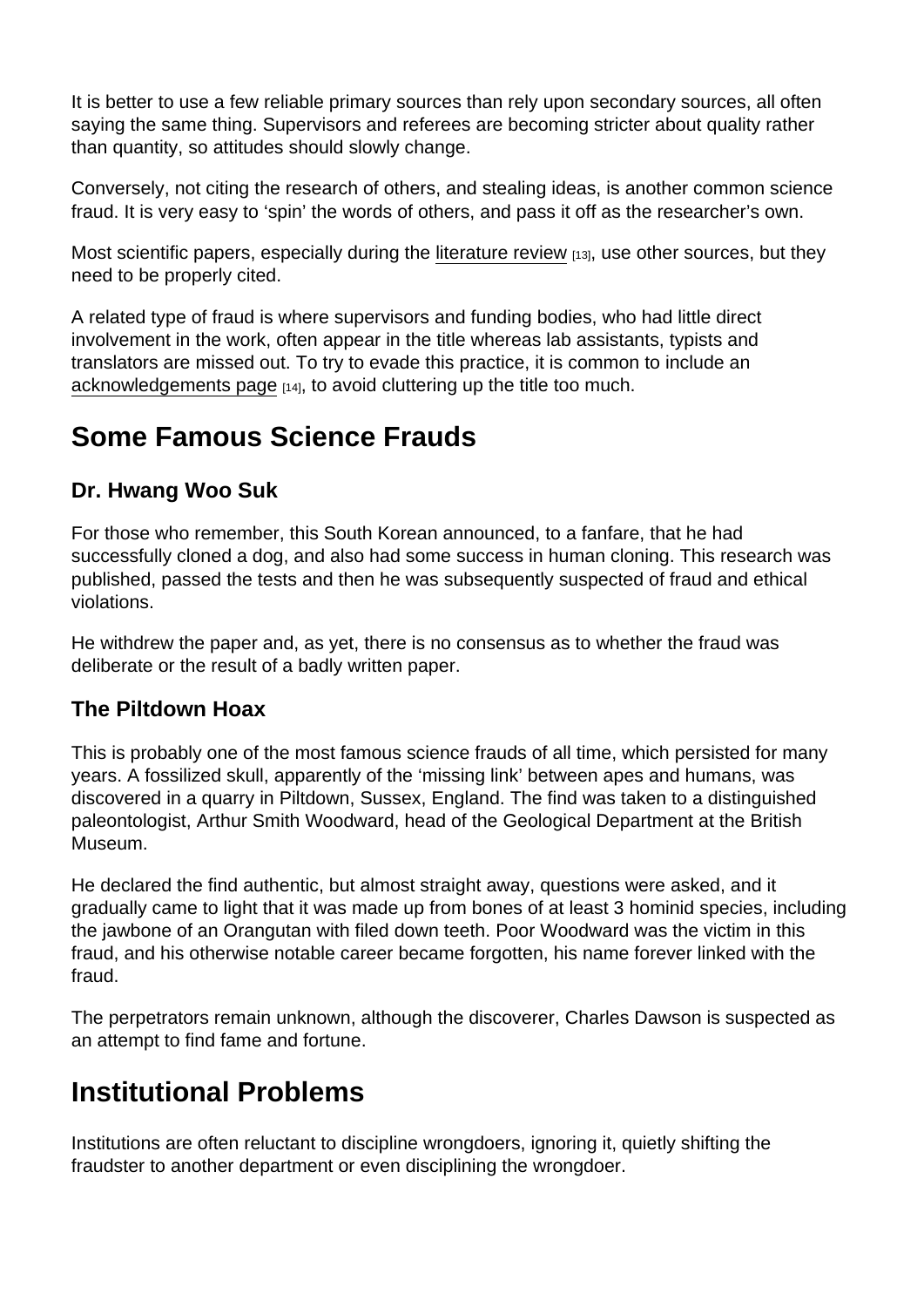Science has a problem that people are reluctant to risk losing their careers to report [science](http://en.wikipedia.org/wiki/Scientific_misconduct)  [fraud](http://en.wikipedia.org/wiki/Scientific_misconduct)  $[15]$ .

The problem is that it is difficult for [reviewers](https://staging.explorable.com/peer-review-process)  $\mu_{6}$  to isolate flawed results without repeating the experiment themselves.

# The Grey Area

The problem is defining what fraud is and what is honest. Scientists, like anybody, can make genuine mistakes, or be a little eager to see a correlation amongst the randomness.

This is not really fraud, but [experimental error](https://staging.explorable.com/type-I-error)  $[6]$ , and it would be unfair to be overly critical about this process. Unfortunately, a scientist's wages and career are possibly on the line unless they produce results, and this crosses the line.

Another example of a grey area is in images. Scientists in cell biology, for example, would often use false color in an image to enhance areas, making it easier for their results to be seen.

With the increasing sophistication of graphics programs, there have been implications that this image enhancement has actually been used to manipulate images and show what is not there. Many scientific bodies now advise against enhancing images, because it leaves the researcher open to accusations.

## The Review Process – Is it Flawed?

The fact is that, despite a few high profile cases, the scientific [peer review process](https://staging.explorable.com/peer-review-process) [16] is fairly sturdy.

Reviewers pick out the worst of the fraud and replication of the experiment will pick out the aberrations and cases where genuine mistakes have been made.

A major shift in scientific beliefs does not happen with one paper, however groundbreaking the research. Hundreds of papers are required for the scientific community to accept something as 'proof'.

A paper selectively using a few [citations](https://staging.explorable.com/in-text-citation) [10] will eventually caught out and copyscape and other tools are making it easier to detect [plagiarism](https://staging.explorable.com/academic-plagiarism) [8].

Journals are starting to encourage an [acknowledgments page](https://staging.explorable.com/writing-acknowledgements) [14], where the many people contributing to the research can have some recognition, from the copywriter to the lab technician.

A far more sinister process than failures in the system is the increasing amount of private research funding in the quest for research grants.

The Global Warming debate is one area where the genuine science has been swamped in a sea of conflicting interest, and it has moved into politics rather than science. The quest for grants has lead to the over exaggeration of the significance of proposals and often research